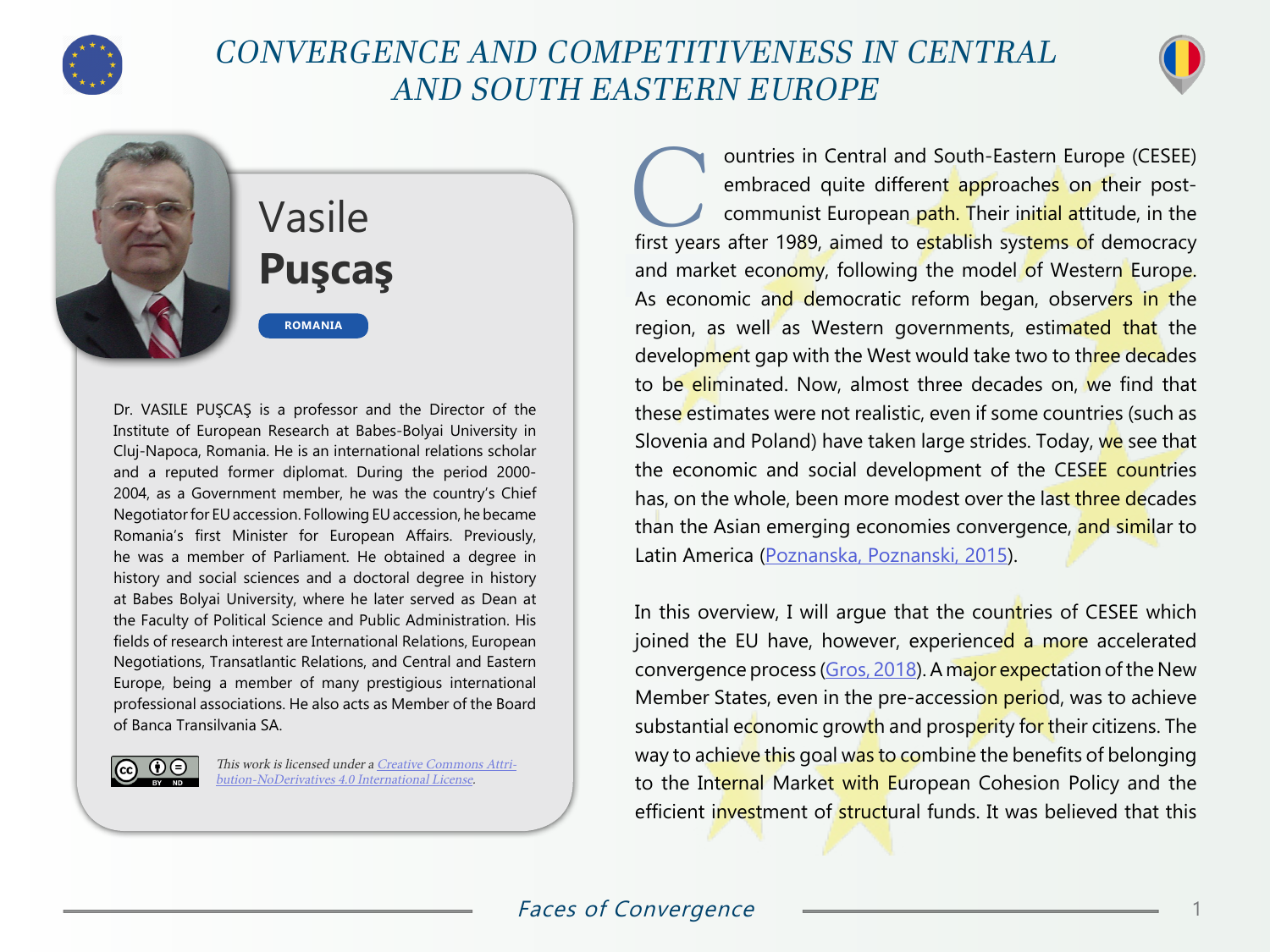



would also accelerate convergence - the catch-up process with the developed countries of the EU. The EU has embraced new real convergence indicators, adding to per capita income also consumption (per capita), the activity rate, employment and real wages. When also taking these indicators into account, the region's rate of convergence to the old Member States was even slower, especially after 2007, despite GDP continuing to accelerate. Let me also note that the trend in the EU is to introduce even more ambitious convergence indicators, as the Union seeks to ensure European competitiveness keeps pace with the rhythm of global competitiveness.

The analytical direction proposed by Paul Krugman (Bourdin, 2015) is useful for framing this reflection. If we refer to economic convergence, we can say that it is influenced by both economic conditions and characteristics of geographical proximity. Accordingly, the pace of the catch-up process (in some parts of the region the pace of divergence) can be explained by the fact that a region is surrounded by other less-developed regions. There is also the possibility of a spatial clustering of the regions on the basis of similar rates of convergence (Baltic Area, Visegrad and, more recently, the south-eastern quadrilateral). Moreover, there are signs of strong spatial concentration in the capitals of Romania and Bulgaria, combined with emerging large local or regional disparities that may affect both regional integration

and the European integration process.

Most economists would agree that the convergence of economies in CESEE increased due to the accession to the EU. Common factors explaining this development were accelerating structural reforms, improving institutional quality, a drive for innovation and external competitiveness, human capital accumulation and of course relatively high investment, mostly coming from Western Europe ([Zuk et all, 2018\)](https://www.ecb.europa.eu/pub/pdf/other/ecb.ebart201803_01.en.pdf?11251773fa4b91219aa01b019c749f82). To this list, we can add the ability of the New Member States to internalize European policies and to invest structural funds and especially the funds of economic, social and territorial cohesion.

The progress of convergence in the region was however uneven. In addition to differences resulting from a diverse growth potential, specific endogenous (policy) factors have influenced the degree and pace of economic growth and convergence in the countries of the region. The impact of social, cultural and political dimensions on the convergence process cannot also be underestimated. These factors have determined some strategic options and political-state decisions on consumption, savings, investments, quality of the business environment, the citizens' expectations level, etc. [\(Grela et all, 2017\)](http://www.nbp.pl/publikacje/materialy_i_studia/264_en.pdf). These decisions, in turn, have affected the economic performance of the countries in the region, their level of integration with the European Union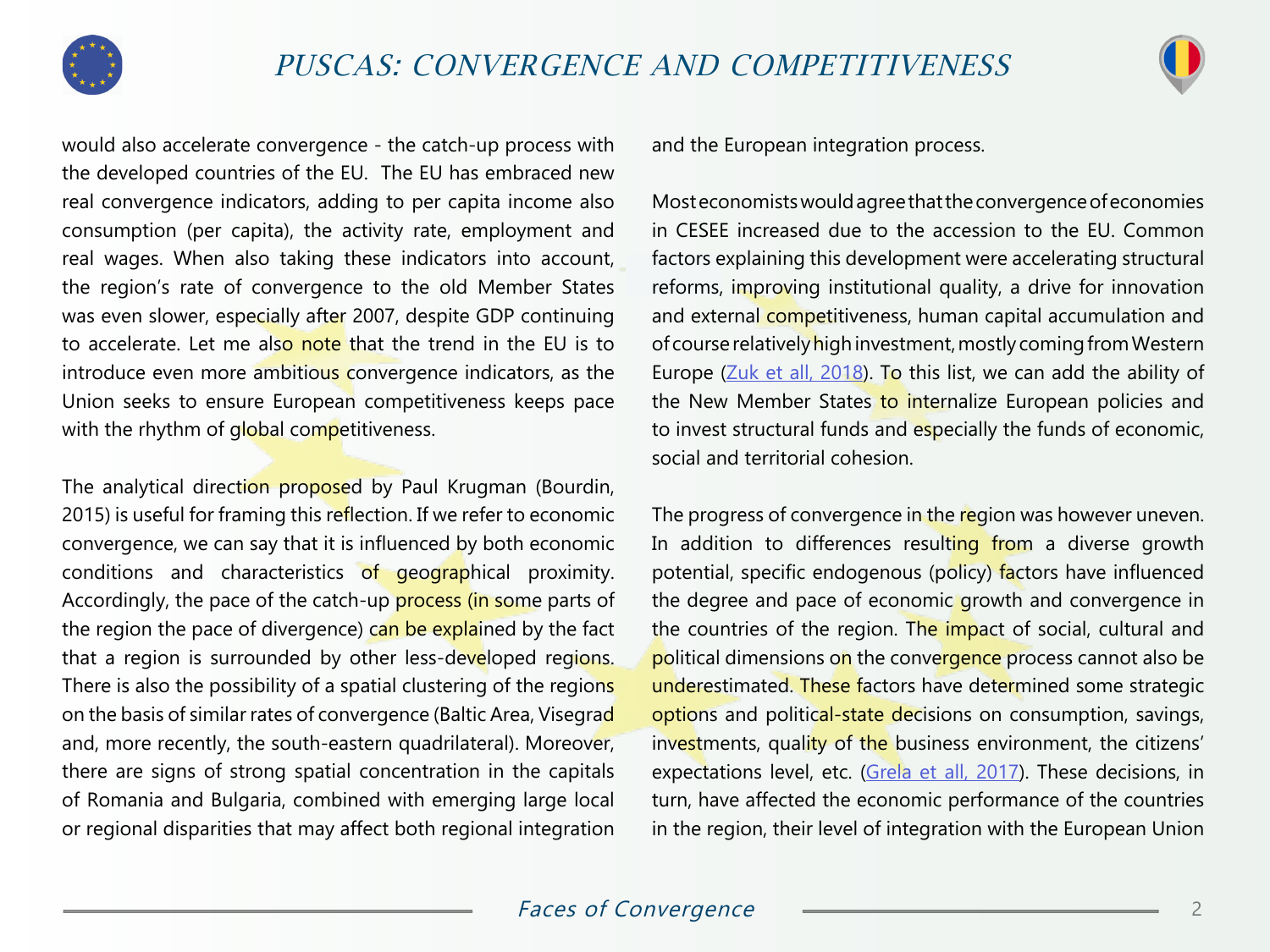



and, ultimately, they have determined the pace of the catch-up process with Western Europe.

Especially after 2000, accession to the EU occurred almost simultaneously with the introduction of the Euro, emphasizing the importance of economic convergence in CESEE. The growth and development model adopted following transition was continued, but the EU was added as an anchor regarding the institutional evolution of these countries. Moreover, private capital from Western Europe and the European funds for public investment supported development. Meanwhile, however, significant technological change had increased the demand for highly skilled labor, enhanced the role of research, education and innovation. No less important was the policy of national income redistribution in each country in the region, influencing the social progress indicator [\(Toth, Medgyesi, 2018](http://www.iariw.org/copenhagen/toth.pdf)). Thus, the diverse experiences of these states in managing the development process, the resulting inequalities and their exacerbation in the crisis period created rather different situations for the CESEE countries by 2010, while they all wished to resume a faster convergence process. More recently, new problems have been encountered, such as emigration and other demographic issues, a decline in foreign investment interest and increased global competition.

Many voices agree with Margherison (2003) who argued that, across the EU, there are a number of factors that favour convergence, alongside other important factors underpinning divergence. Among such factors are language, religion, cultural traditions and historical experiences, different governance systems, competing ideological orientations and, last but not least, a diversity of economic and social situations. Adelle et al. (2014) argue that in order to achieve convergence in a certain area, it is necessary to have a convergence of ideas and principles which identify the main problems, a will to change and a common understanding and close collaboration between the Member States and the EU, which is based on coherent convergence rules, institutions and policies. Mainly, it is about identifying the common interests of actors, but also political and economic similarities and incongruities. In other words, convergence is the result of a mix of policies that seek to achieve similarities through a process of transferring or sharing values and objectives.

How are ideas, norms and principles best conveyed? A study by [Dobbius and Knill](https://kops.uni-konstanz.de/bitstream/handle/123456789/3952/xls_higher_education_policies.pdf?sequence=1&isAllowed=y) (2009) shows that the European influence on higher education policies in the EU Member States was quite limited until the Bologna Declaration (1999). The "Bologna Process" was a supranational platform, a "European agenda for the convergence of higher education systems", which was designed to cope with contemporary challenges by promoting